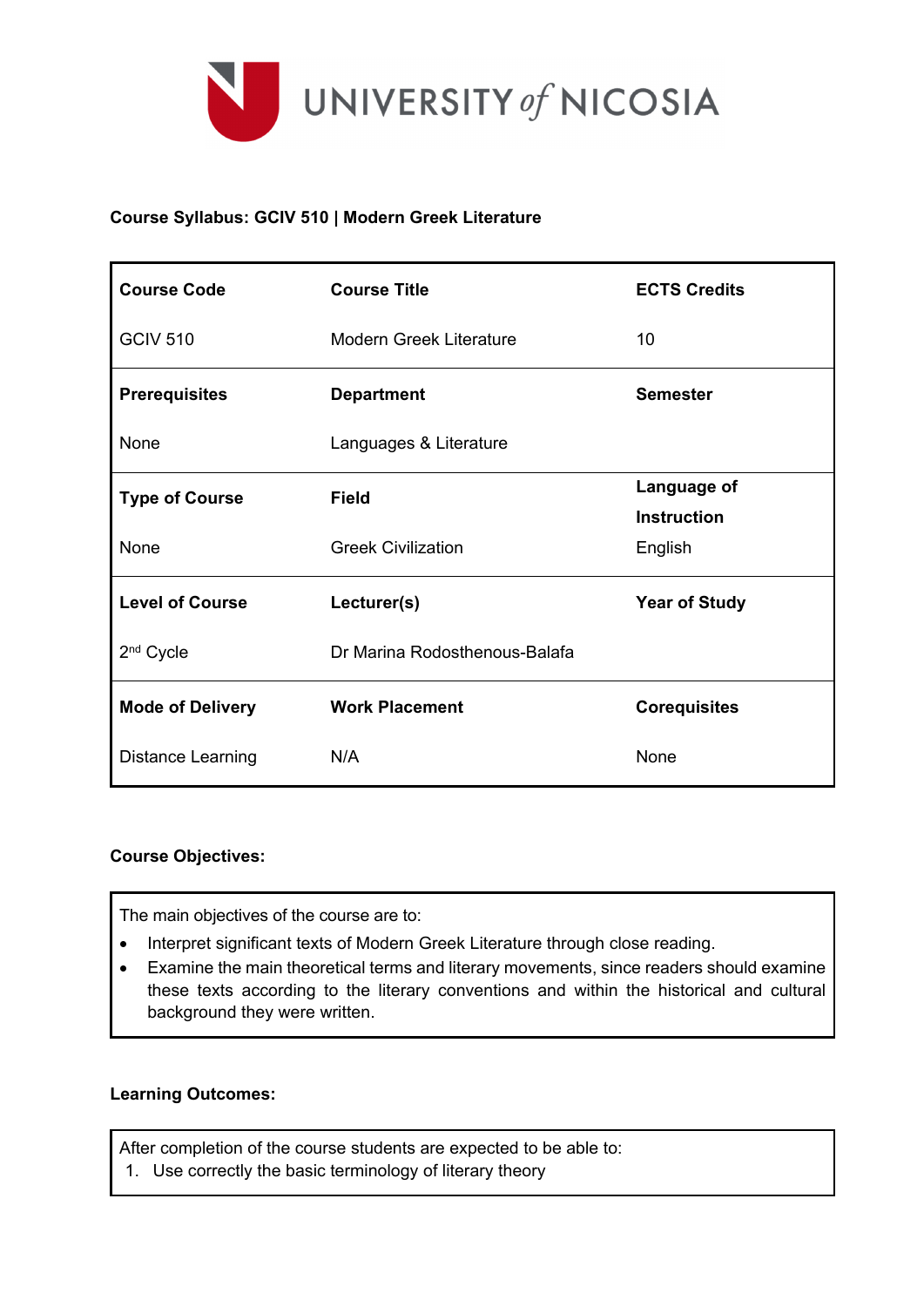

- 2. Discuss the value of the concise history of Modern Greek Literature.
- 3. Identify the several arguments on the beginnings of this literature (beginning of  $12<sup>th</sup>$  century or mid of 16<sup>th</sup> century)
- 4. Critically analyse and compare significant literary works
- 5. Interpret critically these works both in oral and in an essay form
- 6. Examine the Modern Greek literary works within the cultural, historical and theoretical context they were produced
- 7. Critically discuss the form and content of these works

### **Course Content:**

- 1. Defining the field. Digenis Akretes a Modern Greek or a late Byzantine poem?
- *2.* Renaissance Literature: *Cypriot Canzoniere*
- 3. Cretan Renaissance Literature: *Erophili* and *Erotokritos*
- 4. Greek Romanticism: Andreas Kalvos and Dionysios Solomos
- 5. Georgios Vizyinos and Alexandros Papadiamantis
- 6. Kostis Palamas (1859-1943)
- 7. C. P. Cavafy
- 8. Nikos Kazantzakis Novelist (1883-1957)
- 9. George Seferis (1900-1971)
- 10. Greek Surrealism: Andreas Embiricos and Nicos Engonopoulos
- 11. Odysseas Elytis
- 12. Yannis Ritsos

#### **Learning Activities and Teaching Methods:**

Webex Sessions; Forum Discussions; Wiki Exercises; Recorded Lectures.

#### **Assessment Methods:**

Short papers; Wiki Exercises; Forum Discussions; Final Assessment\*.

\*The Final Assessment can be either a Final Exam or a Final Assignment with viva